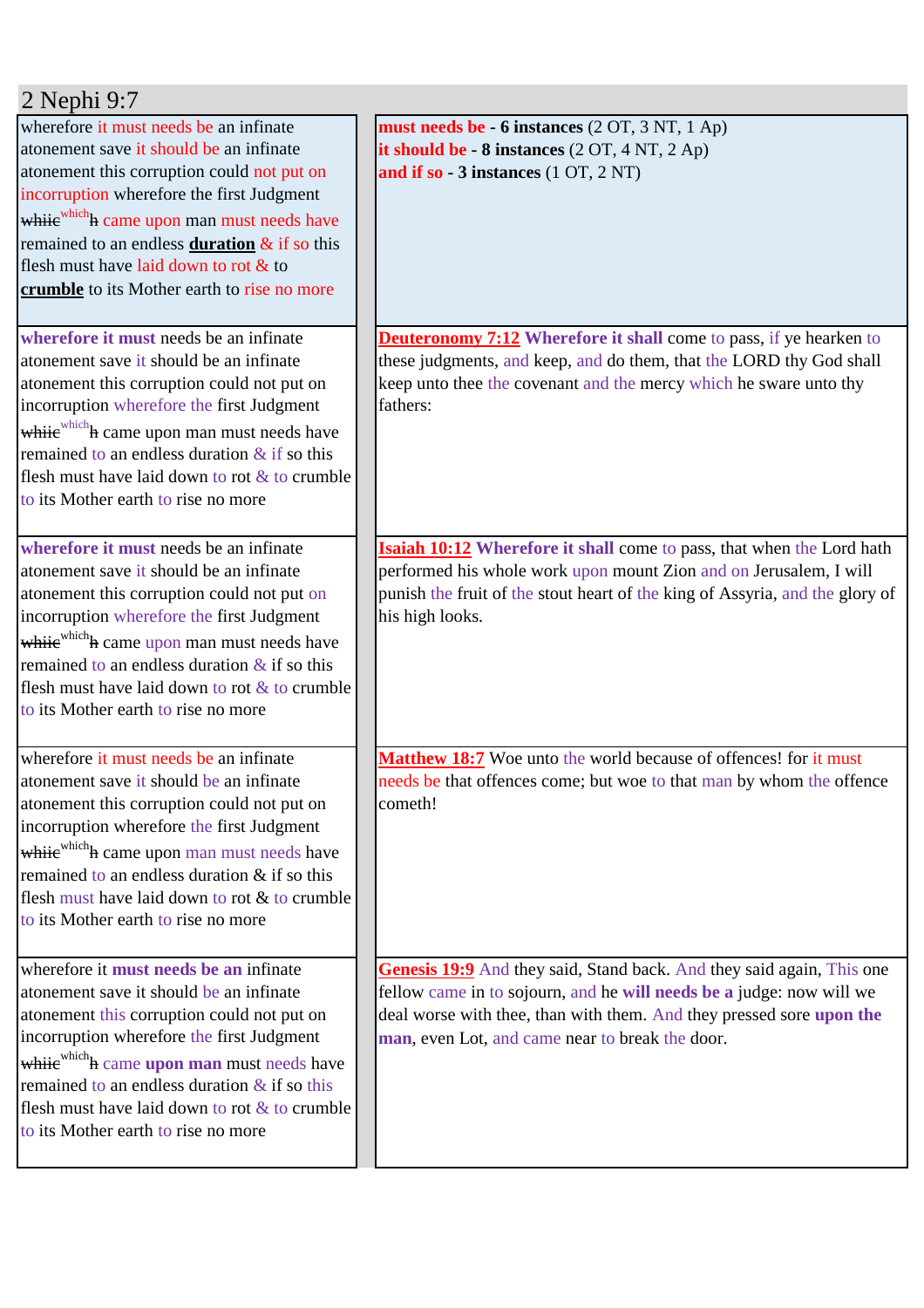| wherefore it must needs be an infinate                 | 2 Maccabees 11:14 And persuaded them to agree to all reasonable               |
|--------------------------------------------------------|-------------------------------------------------------------------------------|
| atonement save it should be an infinate                | conditions, and promised that he would persuade the king that he must         |
| atonement this corruption could not put on             | needs be a friend unto them.                                                  |
| incorruption wherefore the first Judgment              |                                                                               |
| whiie <sup>which</sup> h came upon man must needs have |                                                                               |
| remained to an endless duration $\&$ if so this        |                                                                               |
| flesh must have laid down to rot & to crumble          |                                                                               |
| to its Mother earth to rise no more                    |                                                                               |
|                                                        |                                                                               |
| wherefore it must needs be an infinate                 | Mark 6:9 But be shod with sandals; and not put on two coats.                  |
| atonement save it should be an infinate                |                                                                               |
| atonement this corruption could not put on             |                                                                               |
| incorruption wherefore the first Judgment              |                                                                               |
| whiie <sup>which</sup> h came upon man must needs have |                                                                               |
| remained to an endless duration $\&$ if so this        |                                                                               |
| flesh must have laid down to rot $\&$ to crumble       |                                                                               |
| to its Mother earth to rise no more                    |                                                                               |
|                                                        |                                                                               |
| wherefore it must needs be an infinate                 | <b>1 Corinthians 15:53</b> For this corruptible must put on incorruption, and |
| atonement save it should be an infinate                | this mortal must put on immortality.                                          |
| atonement this corruption could not put on             |                                                                               |
| incorruption wherefore the first Judgment              |                                                                               |
| whije <sup>which</sup> h came upon man must needs have |                                                                               |
| remained to an endless duration $\&$ if so this        |                                                                               |
| flesh must have laid down to rot & to crumble          |                                                                               |
| to its Mother earth to rise no more                    |                                                                               |
|                                                        |                                                                               |
| wherefore it must needs be an infinate                 | 1 Corinthians 15:54 So when this corruptible shall have put on                |
| atonement save it should be an infinate                | incorruption, and this mortal shall have put on immortality, then shall be    |
| atonement this corruption could not put on             | brought to pass the saying that is written, Death is swallowed up in          |
| incorruption wherefore the first Judgment              | victory.                                                                      |
| whiie <sup>which</sup> h came upon man must needs have |                                                                               |
| remained to an endless duration $&$ if so this         |                                                                               |
| flesh must have laid down to rot $&$ to crumble        |                                                                               |
| to its Mother earth to rise no more                    |                                                                               |
|                                                        |                                                                               |
| wherefore it must needs be an infinate                 | Wisdom 17:14 But they sleeping the same sleep that night, which was           |
| atonement save it should be an infinate                | indeed intolerable, and which came upon them out of the bottoms of            |
| atonement this corruption could not put on             | inevitable hell,                                                              |
| incorruption wherefore the first Judgment              |                                                                               |
| whije which h came upon man must needs have            |                                                                               |
| remained to an endless duration $\&$ if so this        |                                                                               |
| flesh must have laid down to rot $\&$ to crumble       |                                                                               |
| to its Mother earth to rise no more                    |                                                                               |
|                                                        |                                                                               |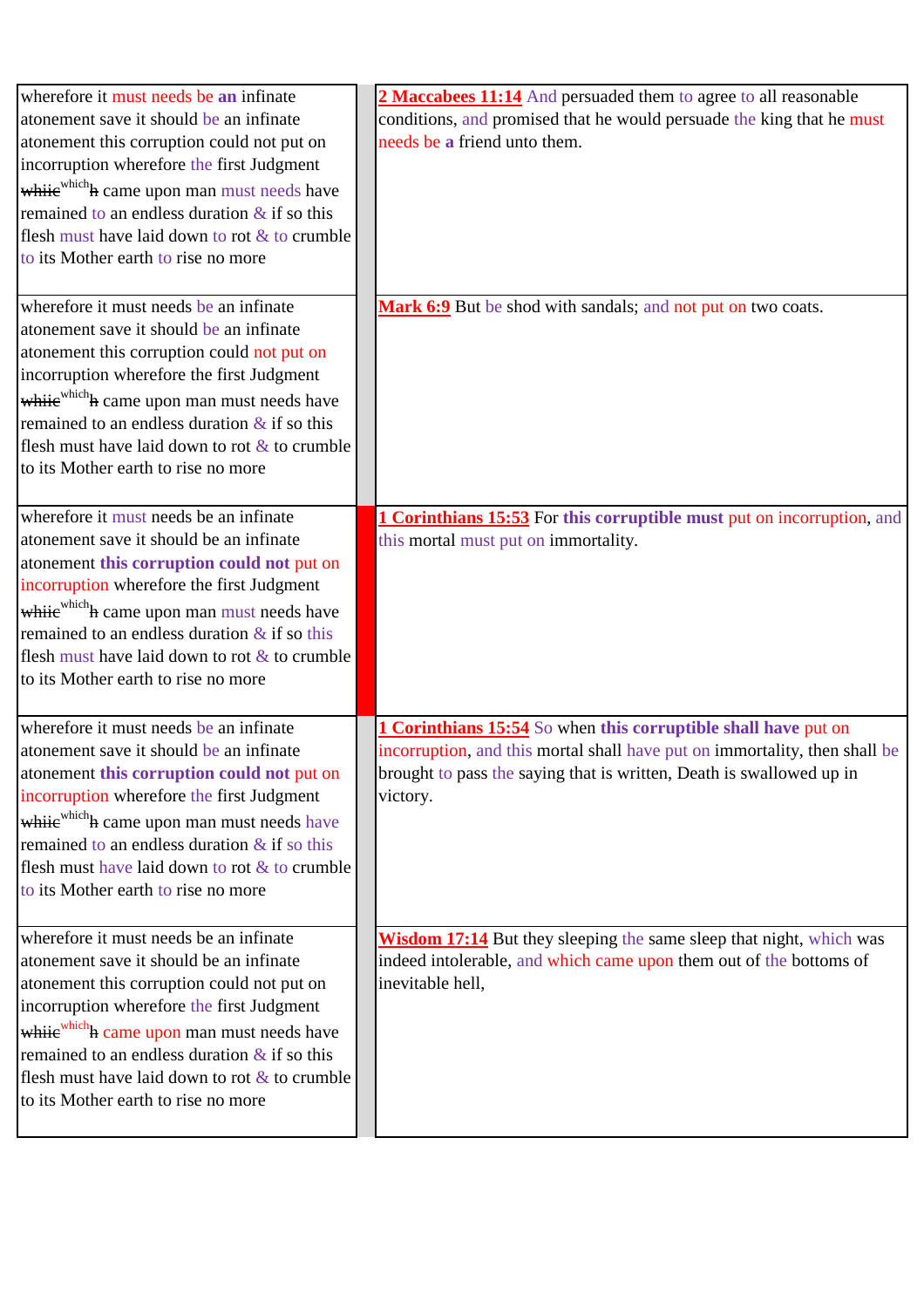| wherefore it must needs be an infinate<br>atonement save it should be an infinate<br>atonement this corruption could not put on<br>incorruption wherefore the first Judgment<br>whiie <sup>which</sup> h came upon man must needs have<br>remained to an endless duration $\&$ if so this<br>flesh must have laid down to rot & to crumble<br>to its Mother earth to rise no more    | Acts 1:16 Men and brethren, this scripture must needs have been<br>fulfilled, which the Holy Ghost by the mouth of David spake before<br>concerning Judas, which was guide to them that took Jesus.                                                              |
|--------------------------------------------------------------------------------------------------------------------------------------------------------------------------------------------------------------------------------------------------------------------------------------------------------------------------------------------------------------------------------------|------------------------------------------------------------------------------------------------------------------------------------------------------------------------------------------------------------------------------------------------------------------|
| wherefore it must needs be an infinate<br>atonement save it should be an infinate<br>atonement this corruption could not put on<br>incorruption wherefore the first Judgment<br>whije <sup>which</sup> h came upon man must needs have<br>remained to an endless duration $\&$ if so this<br>flesh must have laid down to rot $\&$ to crumble<br>to its Mother earth to rise no more | Acts 17:3 Opening and alleging, that Christ must needs have suffered,<br>and risen again from the dead; and that this Jesus, whom I preach unto<br>you, is Christ.                                                                                               |
| wherefore it must needs be an infinate<br>atonement save it should be an infinate<br>atonement this corruption could not put on<br>incorruption wherefore the first Judgment<br>whije which h came upon man must needs have<br>remained to an endless duration & if so this<br>flesh must have laid down to rot & to<br>crumble to its Mother earth to rise no more                  | <b>Jeremiah 12:12</b> The spoilers are come upon all high places through the<br>wilderness: for the sword of the LORD shall devour from the one end of<br>the land even to the other end of the land: no flesh shall have peace.                                 |
| wherefore it must needs be an infinate<br>atonement save it should be an infinate<br>atonement this corruption could not put on<br>incorruption wherefore the first Judgment<br>whiie <sup>which</sup> h came upon man must needs have<br>remained to an endless duration $\&$ if so this<br>flesh must have laid down to rot & to crumble<br>to its Mother earth to rise no more    | <b>1 Samuel 3:3</b> And ere the lamp of God went out in the temple of the<br>LORD, where the ark of God was, and Samuel was laid down to sleep;                                                                                                                  |
| wherefore it must needs be an infinate<br>atonement save it should be an infinate<br>atonement this corruption could not put on<br>incorruption wherefore the first Judgment<br>whije <sup>which</sup> h came upon man must needs have<br>remained to an endless duration $\&$ if so this<br>flesh must have laid down to rot $\&$ to crumble<br>to its Mother earth to rise no more | <b>Numbers 5:21</b> Then the priest shall charge the woman with an oath of<br>cursing, and the priest shall say unto the woman, The LORD make thee a<br>curse and an oath among thy people, when the LORD doth make thy<br>thigh to rot, and thy belly to swell; |